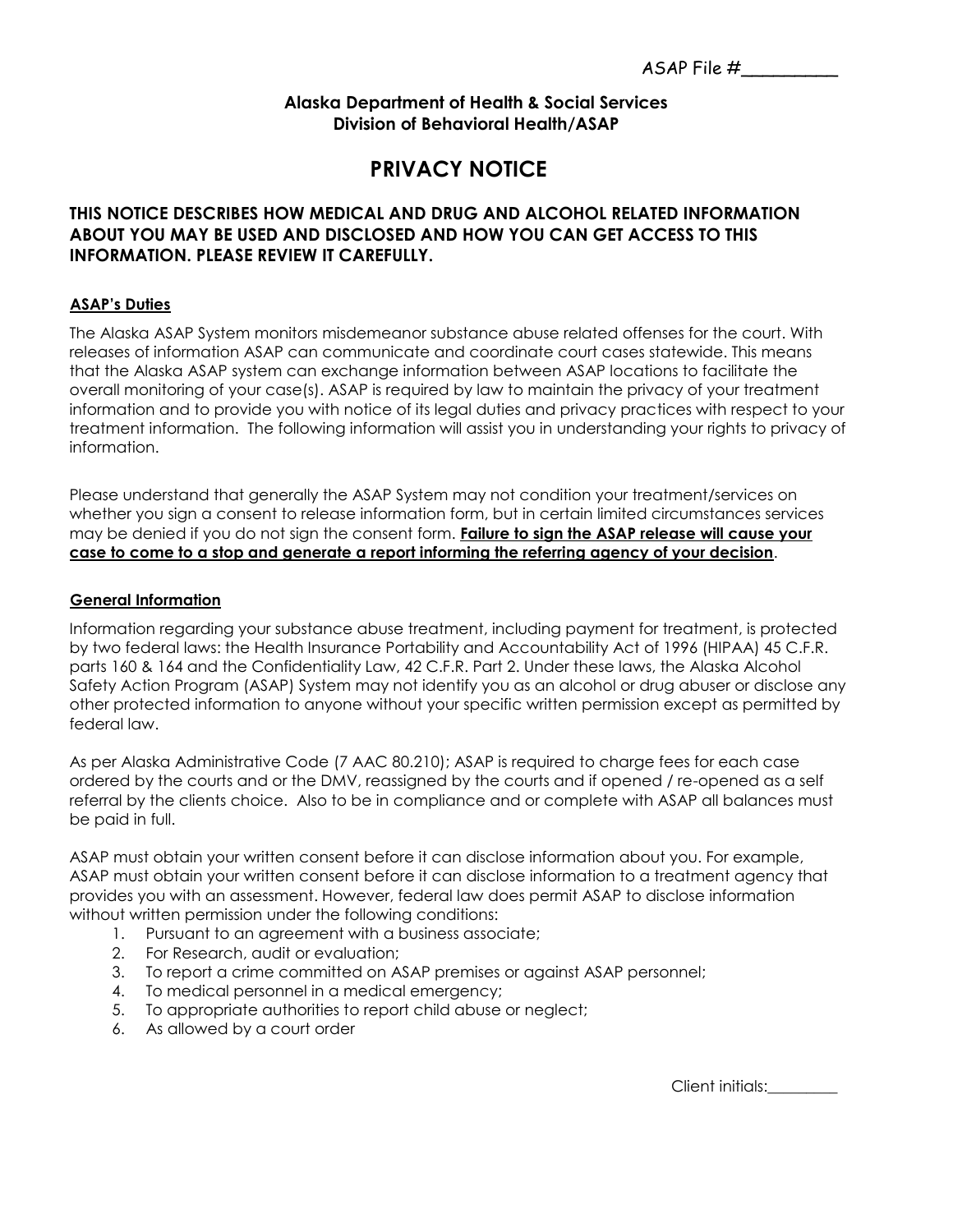For example, ASAP can disclose information without your consent to obtain legal or financial services, or to another medical facility to provide treatment to you, as long as there is a qualified service organization/business associate agreement in place.

# **Your Rights**

request. You also have the right to receive a paper copy of this notice. Under HIPAA you have the right to inspect and copy your own treatment information maintained by the ASAP System, except to the extent that the information contains psychotherapy notes or information compiled for use in civil, criminal or administrative proceedings or in other limited circumstances. Under HIPAA you also have the right, with some exceptions, to amend health care information maintained in ASAP records, and to request and receive an accounting of disclosure (made after April14, 2003) of your treatment related information for up to a six year period prior to your

maintains. A copy of this change will be mailed to you within 30 days of the change. ASAP is required by law to abide by the terms of this notice. ASAP reserves the right to change the terms of this notice and make new notice provisions effective for all protected treatment information it

 complaint should be filed with the Alaska ASAP Program Coordinator at 303 K St., Anchorage, Alaska 99501, as soon as possible. You may contact ASAP and/or the Secretary of the United States Department of Health and Human Services if you believe that your privacy rights have been violated under HIPAA. A letter describing your

Violation of the Confidentiality Law by a program is a crime. Suspected violations of the Confidentiality Law may be reported to the United States Attorney in the district where the violation occurs.

 process which is called revoking. A revocation must be in writing and means no further information A consent to release information is valid until you decide you want to stop the release of information may be released, however any information which has already been released cannot be recalled.

# **Contact**

 For further information contact the Alaska ASAP Program Coordinator at 303 K St., Anchorage, Alaska 99501. (907) 264-0735.

# **Your signature below indicates you have received a copy of this notice.**

**\_\_\_\_\_\_\_\_\_\_\_\_\_\_\_\_\_\_\_\_\_\_\_\_\_\_\_\_\_\_\_\_\_\_\_ \_\_\_\_\_\_\_\_\_\_\_\_\_\_\_\_\_\_\_\_** 

Client Signature **Date** Date

| <b>Effective Date:</b> | April 24, 2003 |  |
|------------------------|----------------|--|
|------------------------|----------------|--|

*06-5900 ASAP Privacy Notice-updated 10/29/2014*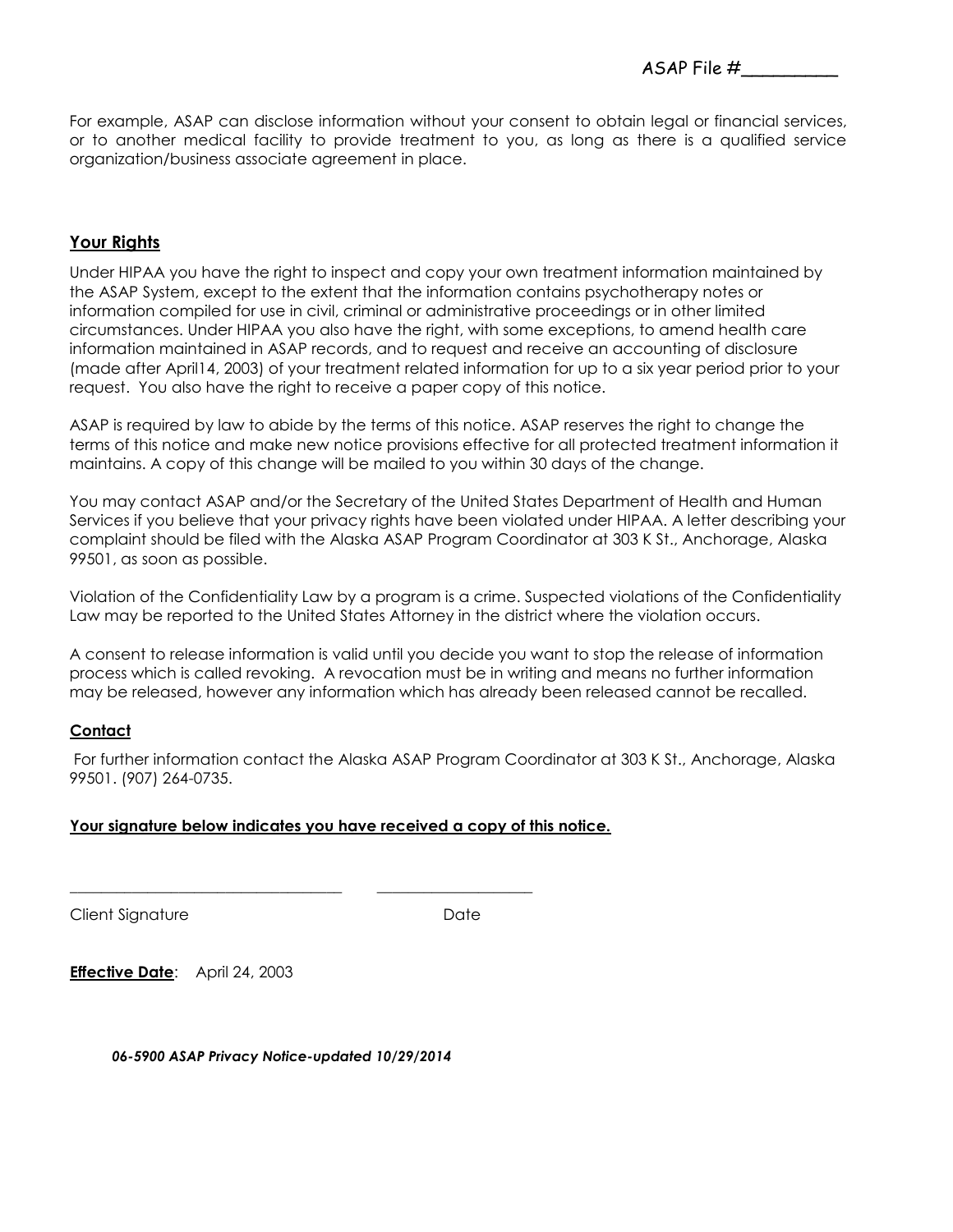| authorize the Alaska Alcohol Safety Action Program (ASAP) System to exchange verbal, written and electronic<br>information with:<br>(Designate with your initials each agency or individual you are authorizing ASAP to communicate with) |                                                                                                                |
|-------------------------------------------------------------------------------------------------------------------------------------------------------------------------------------------------------------------------------------------|----------------------------------------------------------------------------------------------------------------|
| ______1. Alaska Court System                                                                                                                                                                                                              |                                                                                                                |
| 2. Prosecuting Attorney                                                                                                                                                                                                                   |                                                                                                                |
|                                                                                                                                                                                                                                           |                                                                                                                |
|                                                                                                                                                                                                                                           |                                                                                                                |
| 4. Personal Attorney (name and phone number) ______                                                                                                                                                                                       |                                                                                                                |
|                                                                                                                                                                                                                                           | Public Defender Agency _____ Denali Law Group (initials give permission for everyone in the PDA or DLG office) |
|                                                                                                                                                                                                                                           |                                                                                                                |
| 6. Alaska Department of Corrections                                                                                                                                                                                                       |                                                                                                                |
| The following information will be disclosed:<br>* My name and other personal identifying information                                                                                                                                      | * Name of agency where I received treatment                                                                    |
| * My status as a patient in alcohol and/or drug treatment                                                                                                                                                                                 | * Assessment/evaluation results                                                                                |
| * Attendance and compliance with treatment                                                                                                                                                                                                | * Fee status for ASAP and referral agency                                                                      |
| * Recommendations for further treatment services                                                                                                                                                                                          | * Drinker classification criteria                                                                              |
| * Reports from collateral individuals or agencies                                                                                                                                                                                         | * Traffic and criminal record                                                                                  |
| * Discharge plan/summaries to include discharge dates & status                                                                                                                                                                            |                                                                                                                |
| * AKAIMS intake, consent, Episode, Miscellaneous ASAP notes regarding treatment service compliance                                                                                                                                        |                                                                                                                |

 I understand that I may revoke this consent at any time except to the extent that action has been taken in reliance on it, and that in any event this consent expires automatically when there has been a formal and effective termination or revocation of my release from confinement, probation, or parole, or other proceeding under which I am mandated to the Alaska ASAP system. I understand that if I choose to revoke this consent it must be in writing.

 I understand that generally the ASAP System may not condition my services /treatment information on whether I sign this consent form, but in certain limited circumstances I may be denied ASAP services if I do not sign the consent form.

\_\_\_\_\_\_\_\_\_\_\_\_\_\_\_\_\_\_\_\_\_\_\_\_\_\_\_\_\_\_\_\_\_\_\_\_\_\_\_\_\_ \_\_\_\_\_\_\_\_\_\_\_\_\_\_\_\_\_\_\_\_\_\_\_\_\_\_\_\_\_\_\_\_\_\_\_\_\_\_\_\_\_\_\_\_\_\_\_

(Signature of client) (Date)

(Signature of parent, guardian or authorized representative when required) \_\_\_\_\_\_\_\_\_\_\_\_\_\_\_\_\_\_\_\_\_\_\_\_\_\_\_\_\_\_\_\_\_\_\_\_\_\_\_\_\_ \_\_\_\_\_\_\_\_\_\_\_\_\_\_\_\_\_\_\_\_\_\_\_\_\_\_\_\_\_\_\_\_\_\_\_\_\_\_\_\_\_\_\_\_\_\_\_\_

(Description of Authorized Representative Authority)

Treatment agency written communication to Anchorage ASAP should be made to the attention of: Louis Imbriani, ASAP Program Coordinator.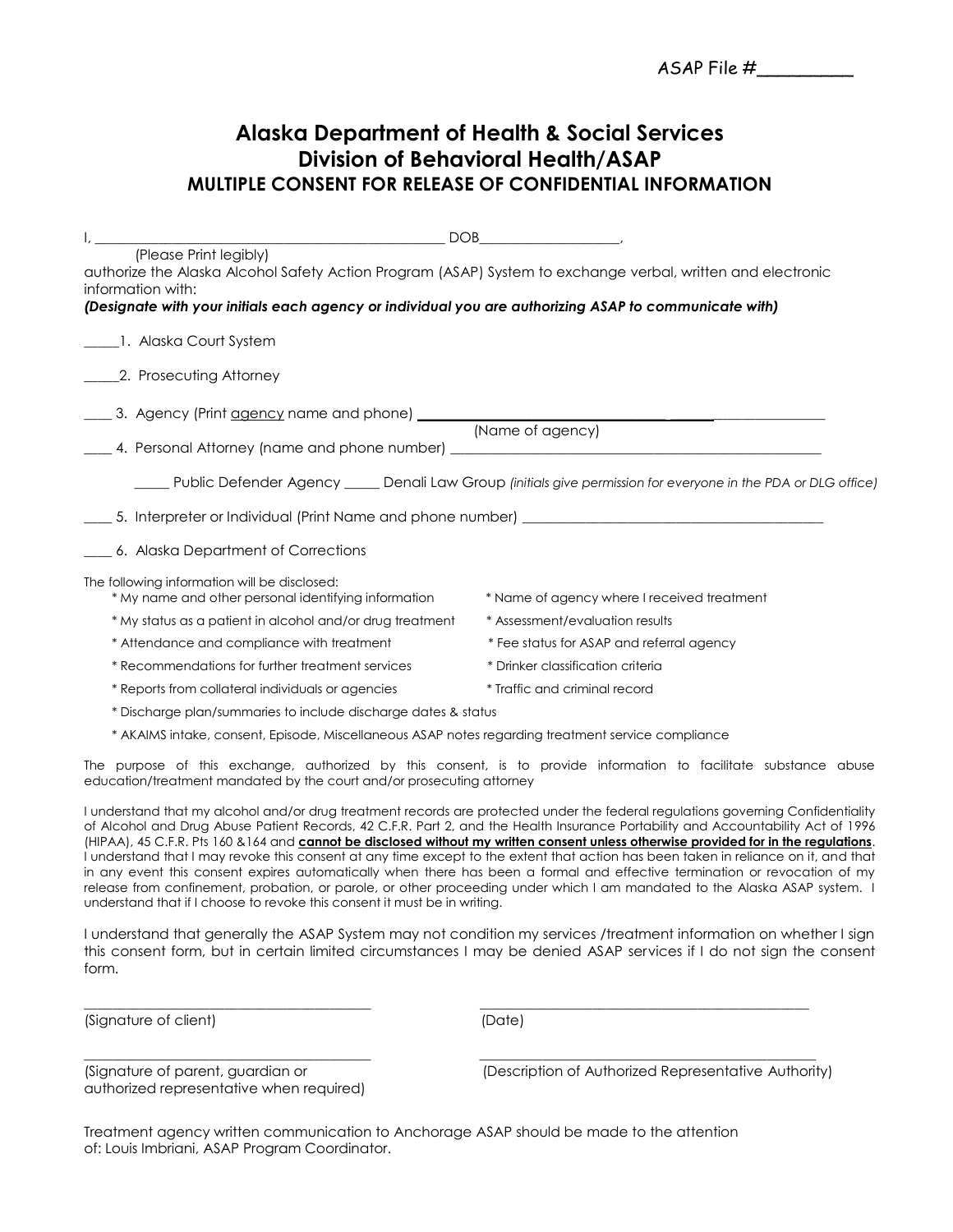# **Alaska Department of Health & Social Services Division of Behavioral Health/ASAP DIVISION OF MOTOR VEHICLES CONSENT FOR RELEASE OF CONFIDENTIAL INFORMATION**

I, \_\_\_\_\_\_\_\_\_\_\_\_\_\_\_\_\_\_\_\_\_\_\_\_\_\_\_\_\_\_\_\_\_\_\_\_\_\_\_\_ authorize the Alaska Alcohol Safety

(Please Print) Action Program System (ASAP) to exchange information with the Alaska Division of Motor Vehicles

(DMV) by providing the following information**:** 

- \* My name and other identifying information
- \* My status as a patient in alcohol and/or drug treatment
- \* Fee status for ASAP and referral agency

\_\_\_\_\_\_\_\_\_\_\_\_\_\_\_\_\_\_\_\_\_\_\_\_\_\_\_\_\_\_\_\_\_\_\_\_\_\_\_\_\_\_\_\_\_\_\_\_\_\_\_\_\_\_\_\_\_\_\_\_\_\_\_\_\_

\_\_\_\_\_\_\_\_\_\_\_\_\_\_\_\_\_\_\_\_\_\_\_\_\_\_\_\_\_\_\_\_\_\_\_\_\_\_\_ \_\_\_\_\_\_\_\_\_\_\_\_\_\_\_\_\_

The purpose of this exchange is to provide information about my compliance with the requirements for the Alaska Division of Motor Vehicles.

 I understand that my alcohol and/or drug treatment records are protected under the federal regulations governing Confidentiality of Alcohol and Drug Abuse Patient Records, 42 C.F.R. Part 2, and the Health Insurance Portability and Accountability Act of 1996 (HIPAA), 45 C.F.R. Pts 160 &164 and  **cannot be disclosed without my written consent unless otherwise provided for in the regulations**. I understand that I may revoke this consent at any time except to the extent that action has been taken in reliance on it, and that in any event this consent expires automatically when there has been a formal and effective termination or revocation of my release from confinement, probation, or parole, or other proceeding under which I am mandated to the Alaska ASAP system. I understand that if I choose to revoke this consent the revocation must be in writing.

 I understand that generally the ASAP System may not condition my services/treatment information on whether I sign this consent form, but in certain limited circumstances I may be denied ASAP services if I do not sign the consent form.

In order to comply with above federal regulations. I authorize ASAP and its agents to send a copy of the DMV correspondence to the following email address upon my request:

 (Email Address) I attest that I am the administrator of the email address and hold control over the account information and log in.

\_\_\_\_\_\_\_\_\_\_\_\_\_\_\_\_\_\_\_\_\_\_\_\_\_\_\_\_\_\_\_\_\_\_\_\_\_\_\_ \_\_\_\_\_\_\_\_\_\_\_\_\_\_\_\_\_\_\_\_\_\_\_\_\_\_\_\_\_

(Signature of client)

(Date)

(Signature of parent, guardian or (Description of Authorized Representative authorized representative when required) and humanity

06-5903 ASAP DMV Consent for Release 01/30/04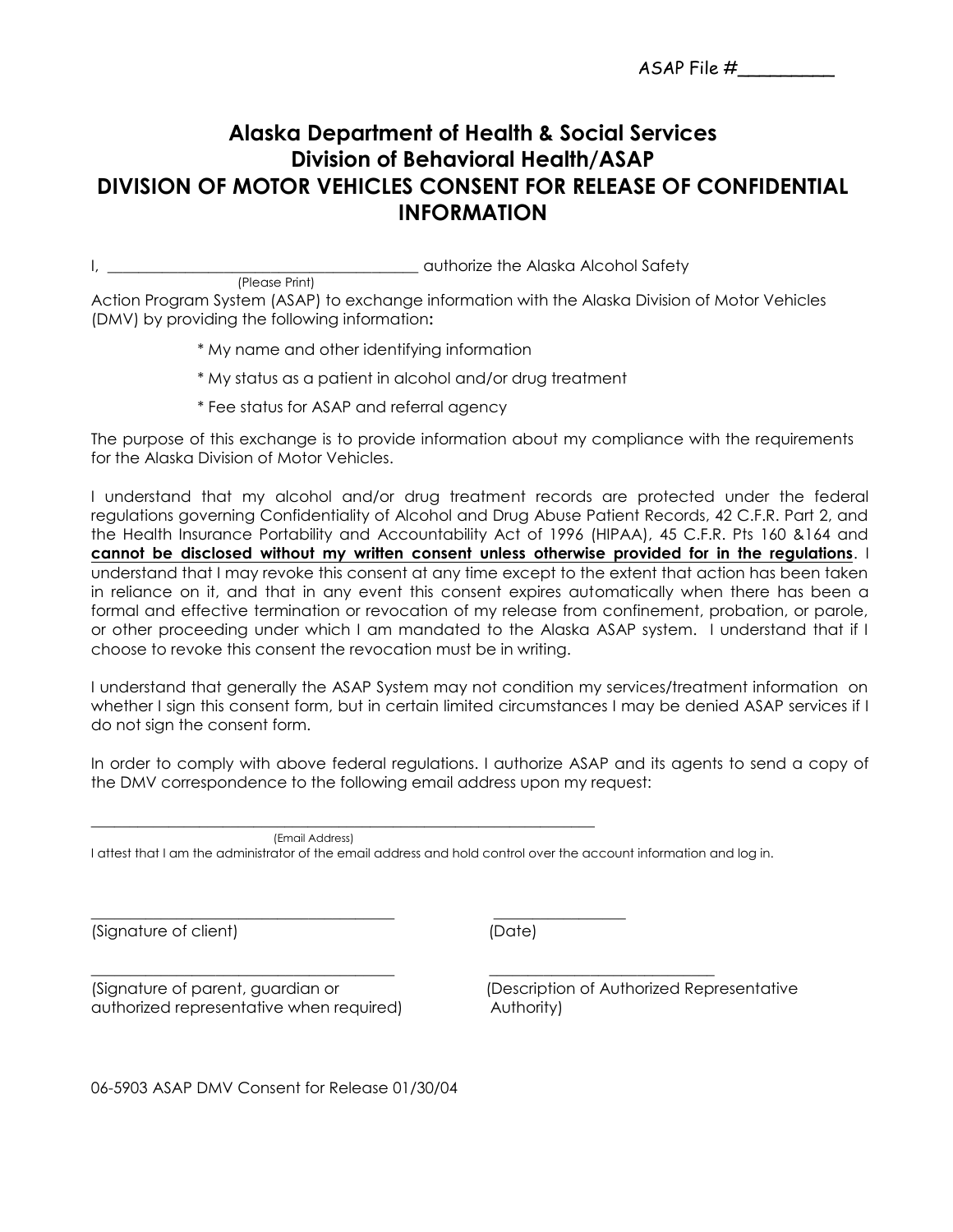|                                                                                                  | Date_____________                       | ASAP CLIENT INTAKE FORM                               |                                                                        |        | ASAP File #                                  |                            |  |  |
|--------------------------------------------------------------------------------------------------|-----------------------------------------|-------------------------------------------------------|------------------------------------------------------------------------|--------|----------------------------------------------|----------------------------|--|--|
| Name__                                                                                           |                                         |                                                       |                                                                        |        |                                              |                            |  |  |
|                                                                                                  | Middle<br>First                         | $\overline{Last}$                                     |                                                                        |        |                                              |                            |  |  |
|                                                                                                  |                                         |                                                       |                                                                        |        |                                              |                            |  |  |
|                                                                                                  |                                         |                                                       |                                                                        |        |                                              |                            |  |  |
| Home Phone: ______________________________Cell: _________________________________Email: ________ |                                         |                                                       |                                                                        |        |                                              |                            |  |  |
|                                                                                                  | <b>ETHNICITY-Check one</b>              |                                                       | <b>ENGLISH FLUENCY</b> United States Citizen                           |        |                                              |                            |  |  |
| $\Box$                                                                                           | Not Spanish/Hispanic/Latino Mexican     |                                                       |                                                                        |        | $\Box$ Yes                                   | $\Box$ No                  |  |  |
| $\Box$                                                                                           | Chicano/Other Hispanic                  | $\Box$                                                | Excellent                                                              |        |                                              |                            |  |  |
| $\Box$                                                                                           | Cuban                                   | $\Box$                                                | Good                                                                   |        | If not U.S. Citizen, specify citizenship     |                            |  |  |
| $\Box$                                                                                           | Hispanic-Specific origin not specified  | П                                                     | Moderate                                                               |        |                                              |                            |  |  |
| П                                                                                                | Mexican American                        | П                                                     | Poor                                                                   |        |                                              |                            |  |  |
| $\Box$                                                                                           | Puerto Rican                            | П                                                     | Not at all                                                             |        |                                              | Interpreter                |  |  |
| $\Box$                                                                                           | Spanish/Hispanic/Latino                 |                                                       | State preferred language if other than English                         |        |                                              | Needed?<br>$\Box$<br>Yes   |  |  |
|                                                                                                  | <b>RACE(s)-Check all that apply</b>     |                                                       | <b>EDUCATION-Check One</b>                                             |        |                                              | П<br>No                    |  |  |
| $\Box$                                                                                           | Aleut                                   |                                                       |                                                                        |        |                                              |                            |  |  |
| $\Box$                                                                                           | Asian                                   |                                                       | $\Box$ No schooling                                                    |        | □ High School Diploma (not GED)              |                            |  |  |
| $\Box$                                                                                           | Athabascan (other than American Indian) | $\Box$ 1 <sup>st</sup> grade<br>□ Vocational Training |                                                                        |        |                                              |                            |  |  |
| П                                                                                                | <b>Black/African American</b>           |                                                       | $\Box$ 2 <sup>nd</sup> grade<br>Special Ed. Ungraded Classes<br>$\Box$ |        |                                              |                            |  |  |
| П                                                                                                | Caucasian                               | $\Box$                                                | $3rd$ grade                                                            | $\Box$ | Bachelor Degree (BA or BS)                   |                            |  |  |
| П                                                                                                | Haida                                   | $\Box$                                                | $4th$ grade                                                            | $\Box$ |                                              | Grad. Work No Degree       |  |  |
| $\Box$                                                                                           | Inupiat                                 | $\Box$                                                | $5th$ grade                                                            | $\Box$ | <b>Masters Degree</b>                        |                            |  |  |
| $\Box$                                                                                           | Native Hawaiian                         |                                                       | $\Box$ 6 <sup>th</sup> grade                                           | $\Box$ | Doctorate/Professional Degree                |                            |  |  |
| П                                                                                                | <b>Other Alaska Native</b>              |                                                       | $\Box$ 7 <sup>th</sup> grade                                           | $\Box$ | Post Secondary - 1 yr.                       |                            |  |  |
| П                                                                                                | Pacific Islander                        |                                                       | $\Box$ 8 <sup>th</sup> grade                                           | $\Box$ | Post Secondary - 2 yrs.(incl. AA degree)     |                            |  |  |
| $\Box$                                                                                           | Tlingit                                 | $\Box$                                                | 9 <sup>th</sup> grade                                                  | $\Box$ | Post Secondary - 3 yrs.                      |                            |  |  |
| П                                                                                                | Tsimshian                               |                                                       | $\Box$ 10 <sup>th</sup> grade                                          |        | □ Post Secondary - 4 yrs. No Degree          |                            |  |  |
| П                                                                                                | Yupik                                   | П.                                                    | $11th$ grade                                                           | $\Box$ | Other                                        |                            |  |  |
| П                                                                                                |                                         | П                                                     | <b>GED</b>                                                             |        |                                              |                            |  |  |
|                                                                                                  | <b>SPECIAL NEEDS</b>                    |                                                       |                                                                        |        | <b>VETERAN STATUS (Check all that apply)</b> |                            |  |  |
| n.                                                                                               | Developmentally Disabled                |                                                       | Never in Military<br>П.                                                |        |                                              | $\Box$ Retired f/Military; |  |  |
|                                                                                                  |                                         |                                                       |                                                                        |        |                                              |                            |  |  |

- Fetal Alcohol Spectrum Disorder Vietnam Era Vet; Combat Non-Combat
- $\Box$  Major Difficulty in Ambulating or Non ambulation  $\Box$  vietnam Era Vet; Non-Com  $\Box$  Retired f/Military; (walking about) (walking about)<br>
Gulf War Vet; Combat Combat Combat Combat Combat Combat Combat Combat Comber<br>
Gulf War Vet; Non-Combat Diveteran, other Eras
- 
- $\square$  Organically Based Problem  $\square$  Gulf War Vet; Non-Combat  $\square$  Veteran, other Eras  $\square$  Organically Based Problem  $\square$  Afghan War Vet; Combat  $\square$  Military Dependent
- 
- 
- Visual Impairment or Blind
- 
- 
- 
- 
- □ Vietnam Era Vet; Non-Com
- 
- 
- $\Box$  Severe Hearing Loss or Deaf  $\Box$  Afghan War Vet; Combat  $\Box$  Military Dependent  $\Box$  Severe Hearing Loss or Deaf
- □ On Active Duty; Combat □ Not Applicable<br>□ TBI<br>□ On Active Duty: No Combat □ Not Applicable
	- On Active Duty; No Combat
- ; Reserves or National Guard Other \_\_\_\_\_\_\_\_\_\_\_\_\_\_\_\_\_\_\_\_\_\_\_\_\_\_\_ □ None Combat
	- □ Reserves or National Guard; No-Combat
- 
- 
- 
- 
-